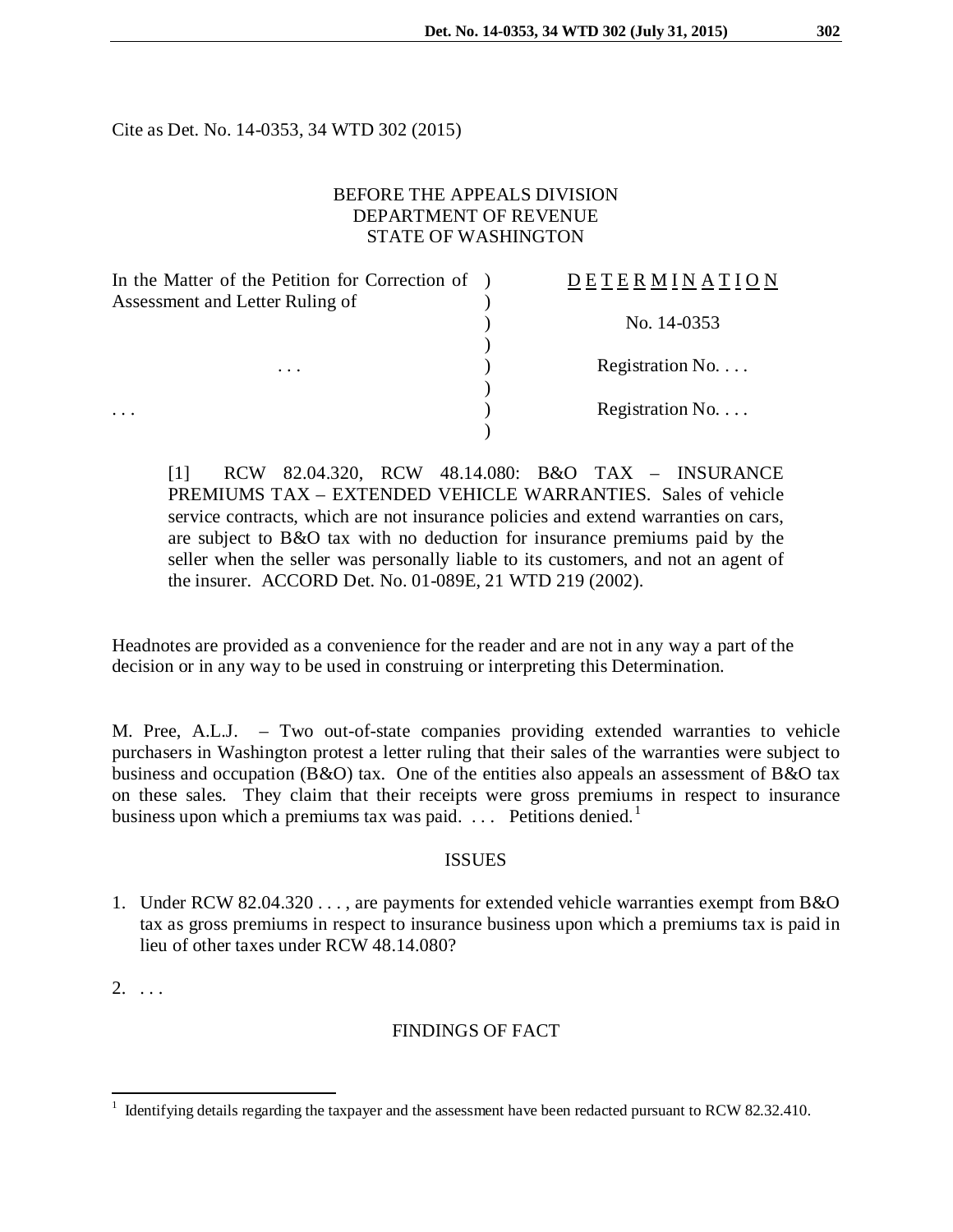[Taxpayer] and [Affiliate] provide vehicle purchasers with extended service warranties (VSCs) on their vehicles. The taxpayers are corporations headquartered outside of Washington. They are both owned by an out-of-state company that also owns the insurance company (insurer) from which the taxpayers purchase the required insurance for their warranty service contracts. The taxpayer was registered with the Department, but asked the Department to close its account in 2008. The taxpayer did not file excise tax returns after 2005. The affiliate was never registered with Washington.

The Department's Compliance Division investigated<sup>[2](#page-1-0)</sup> the taxpayer's business activities in Washington State for the period of January 1, 2006 through June 30, 2013. On October 31, 2013, the Compliance Division issued two assessments against the taxpayer, Document No. . . . for the period January 1, 2006 through December 31, 2010, and Document No. . . . for the period from January 1, 2011 through June [3](#page-1-1)0, 2013.<sup>3</sup> Document No. 201406075 totaled \$. . . , and assessed \$. . . in B&O tax under the retailing classification plus a \$. . . delinquent penalty, a \$. . . assessment penalty, and \$. . . in interest. Document No. . . . totaled \$. . . , and assessed \$. . . in B&O tax under the retailing classification plus a  $\hat{\theta}$ ... delinquent penalty, a  $\hat{\theta}$ ... assessment penalty, and \$ $\dots$  in interest.<sup>[4](#page-1-2)</sup> The taxpayer appeals these assessments.

The affiliate never filed Washington excise tax returns. Like the taxpayer, the affiliate provided and administered VSCs nationwide. The affiliate sold the VSCs through dealers and paid claims to customers. The Department's Taxpayer Services Division (TI&E) issued a letter ruling to the taxpayer and affiliate on April 13, 2013, which concluded that they could not deduct their insurance premiums from the B&O tax or exclude from the B&O tax their income from VSCs as insurance premiums. The taxpayer and the affiliate also appeal TI&E's letter ruling.

The taxpayer had filed returns prior to 2000. On September 17, 2008, the Department notified the taxpayer that its combined excise tax return for the  $2<sup>nd</sup>$  quarter of 2008 was delinquent. The taxpayer wrote back on October 2, 2008:

Our records indicate that we filed and mailed this  $2<sup>nd</sup>$  quarter 2008 Combined Excise Tax return out on September 26, 2008 with no tax due amount. Please note that this entity does not have any income due to our WA state apportionment rate is zero per[cent] and we are requesting to close this account number . . . .

The Department's records do not show that the taxpayer filed any returns for 2008. The Department closed the account on October 2, 2008, and reopened the account on August 27, 2013. The taxpayer resumed filing returns after the audit period.

When the automotive dealerships (dealers) sold cars and other vehicles, their customers could purchase the taxpayer's VSCs, which typically extended the warranty on the customer's vehicle, covering future costs to repair the vehicle. The dealers sell VSCs, for the taxpayers, and charge the customers retail sales tax on the VSCs. The customers pay the dealer for the VSC plus the retail sales tax. In accordance with its contract with the taxpayers, the dealer retains a portion as compensation for selling the VSC, and pays the balance to the taxpayers. The taxpayers state that they use a portion of the receipts to buy insurance from the insurer on the VSCs.

<span id="page-1-0"></span> $2^2$  The investigation did not include a detailed audit of the taxpayer's accounting records.

<span id="page-1-1"></span><sup>&</sup>lt;sup>3</sup> The assessments were qualified to allow a future audit covering all areas of possible taxation.

<span id="page-1-2"></span><sup>&</sup>lt;sup>4</sup> It is undisputed that the taxpayer and affiliate have nexus with the State of Washington.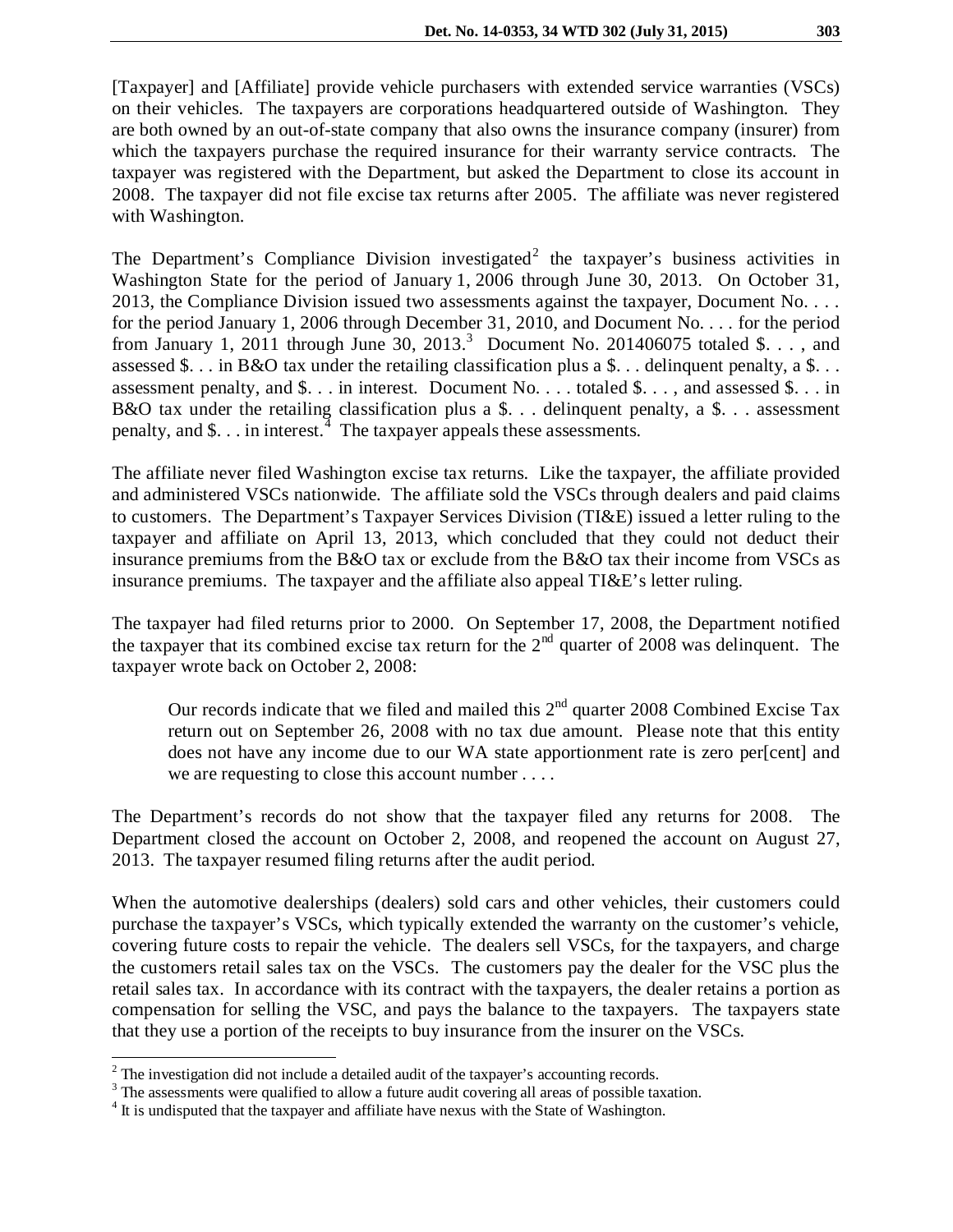The taxpayers provided the following example of one representative transaction. An automobile purchaser completed the taxpayers' vehicle service application for an extended warranty on a preowned vehicle, which provided specific coverage (power train and electronics) for an additional 30 months or 36,000 miles. The purchaser paid the dealer \$2,120 for the VSC, which included retail sales tax. The dealer remitted collected retail sales tax to the Department. The dealer retained \$1,000, and paid the balance to the taxpayers, who in turn paid the insurer \$506 on the policy. The taxpayers showed the insurer's \$506 accounting entry, which they explain was reported to the Washington insurance commissioner by the insurer.

The taxpayers did not report or pay any tax on their VSC sales. Because the dealers collected the retail sales tax from the customers and remitted the tax to the Department, retail sales tax is not at issue. Rather, on schedule 2A, the Compliance Division assessed retailing B&O tax on the taxpayer's Washington VSCs sales measured by the customers' prices for the VSCs. The taxpayers contend that their VSC sales are exempt from B&O tax as premiums in respect to insurance business upon which a premiums tax is paid in lieu of other taxes. The taxpayers did not pay Washington's insurance premiums tax imposed under RCW 48.14.020. The taxpayers state that the insurer paid the insurance premium tax on the Washington policies.

The customers did not directly contract with the insurer. While the insurer was named in their VSCs, the taxpayers were primarily liable to the customers for repairs covered by the VSCs. The taxpayers purchased reimbursement policies from the insurer. The taxpayers state those policies were required by law. According to the taxpayers, they needed an indemnification policy with an insurer to sell VSCs. The taxpayer's VSCs with vehicle owners specifically state that the VSCs are not insurance policies.

The taxpayer was registered with the Washington Insurance Commissioner as a service contract provider.<sup>[5](#page-2-0)</sup> The affiliate was not registered with the Insurance Commissioner, although according to the affiliate's website, the affiliate "administered" the  $VSCs<sub>0</sub><sup>6</sup>$  $VSCs<sub>0</sub><sup>6</sup>$  $VSCs<sub>0</sub><sup>6</sup>$  which services could be taxable under the service and other activities B&O tax classification. The taxpayer's insurance registration does not identify it as corporate family group owned or controlled by the same company.<sup>[7](#page-2-2)</sup> Nor is the taxpayer named as a member of the insured family's group.<sup>[8](#page-2-3)</sup>

The taxpayers paid a portion their receipts to the insurer who agreed to indemnify the taxpayers for their obligations under the VSCs. However, their customers did not pay the taxpayers as the insurance company's agents or pay any amount designated as premiums. If the taxpayers did not pay the customers claims, the customers were entitled under their contracts with the taxpayers to make claims directly against the insurance company.

<span id="page-2-1"></span><span id="page-2-0"></span><sup>&</sup>lt;sup>5</sup> See The Washington State Office of the Insurance Commissioner's website: http://www.insurance.wa.gov/...<br>
<sup>6</sup> See ...<br>
<sup>7</sup> Id. We also note that the insurer named on the taxpayers' dealer agreements, ..., does not app

<span id="page-2-2"></span>an insurance company on the Washington State Office of the Insurance Commissioner's website. The Washington State Office of the Insurance Commissioner's website: http://www.insurance.wa.gov/...

<span id="page-2-3"></span> $8$  The insurer, . . . , was listed on the Washington State Office of the Insurance Commissioner's website: http://www.insurance.wa.gov/. . .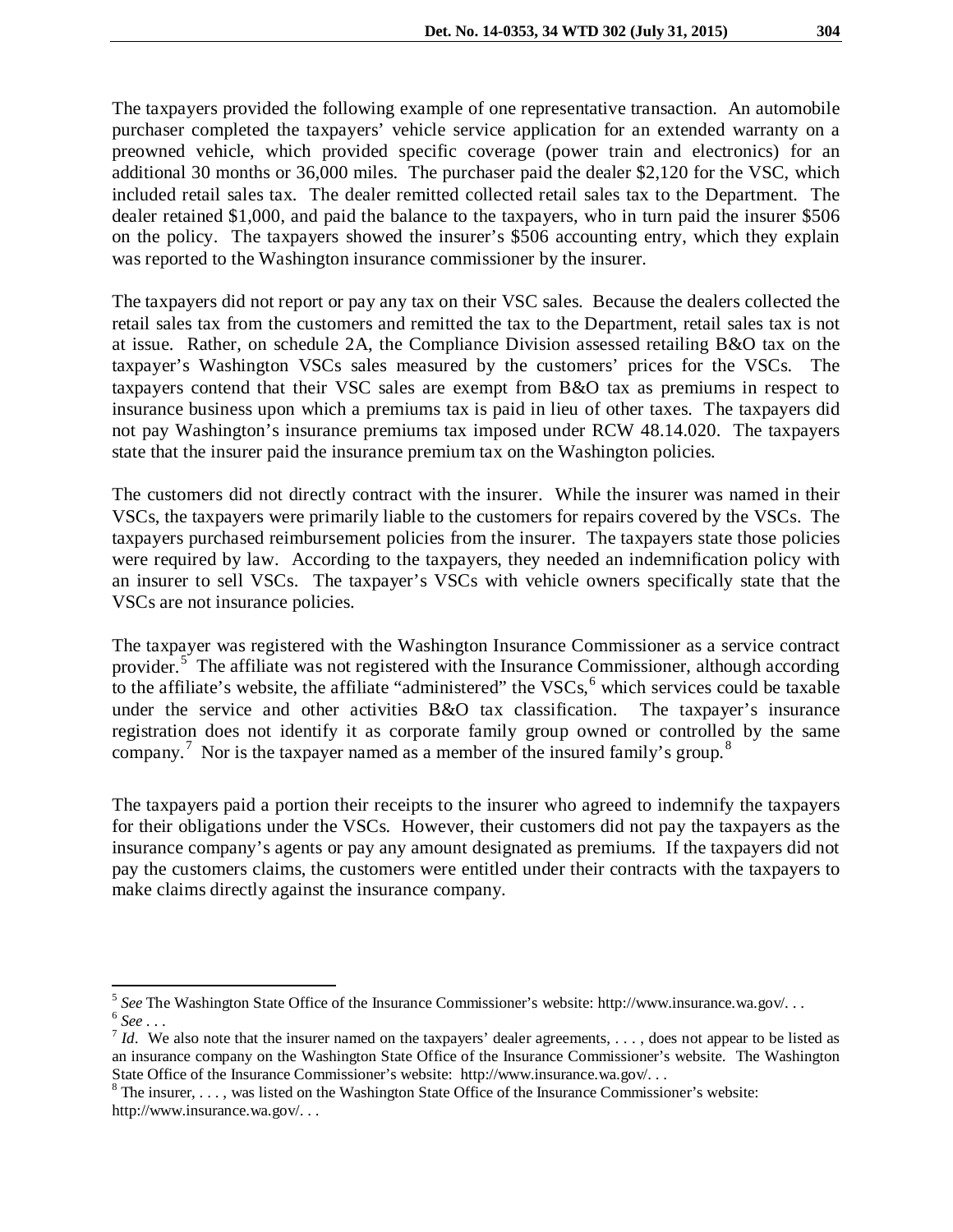## ANALYSIS

Washington imposes a B&O tax "for the act or privilege of engaging in business" in the state. RCW 82.04.220. "Business" includes "all activities engaged in with the object of gain, benefit, or advantage to the taxpayer or to another person or class, directly or indirectly." RCW 82.04.140. The B&O rate is determined by the type of business activity in which a person is engaged. RCW 82.04.290. The sale or charge made for an extended warranty to a consumer falls within the definition of "retail sale" in RCW 82.04.050. RCW 82.04.250 imposes the B&O tax on persons making retail sales.

The taxpayer argues that as a licensed service contract provider with the Washington Insurance Commissioner,  $9$  the B&O tax on its income is preempted by RCW 48.14.080, which states:

(1) As to insurers, other than title insurers and taxpayers under RCW 48.14.0201, the taxes imposed by this title are in lieu of all other taxes, except as otherwise provided in this section.

(2) Subsection (1) of this section does not apply with respect to:

(a) Taxes on real and tangible personal property;

(b) Excise taxes on the sale, purchase, use, or possession of (i) real property; (ii) tangible personal property; (iii) extended warranties; (iv) services, including digital automated services as defined in RCW 82.04.192; and (v) digital goods and digital codes as those terms are defined in RCW 82.04.192; and

(c) The tax imposed in RCW 82.04.260(9), regarding public and nonprofit hospitals.

(3) For the purposes of this section, the term "taxes" includes taxes imposed by the state or any county, city, town, municipal corporation, quasi-municipal corporation, or other political subdivision.

The "in lieu of all other taxes" preemption does not apply to extended warranties per subsection (2)(b)(iii). The taxpayers' VSCs are extended warranties. Therefore, their sales of VSCs are not preempted from B&O taxation by RCW 48.14.080. The preemptive language of RCW 48.14.080 is not a plenary or carte blanche immunity such that a licensed insurance company may engage in any kind of income producing business activity it chooses without incurring business tax liability. Det. No. 89-259A, 10 WTD 289, 293 (1990).

The taxpayers did not pay taxes imposed by Title 48 RCW, nor have they alleged that they owe taxes under Title 48 RCW. The taxpayers contend their receipts from selling the VSCs were exempt from B&O tax under RCW 82.04.320, which provides, "This chapter shall not apply to any person in respect to insurance business upon which a tax based on gross premiums is paid to the state  $\dots$ ."

<span id="page-3-0"></span><sup>&</sup>lt;sup>9</sup> We note that the affiliate is not a licensed insurance company, and by its language, RCW 48.14.080 only applies to insurers.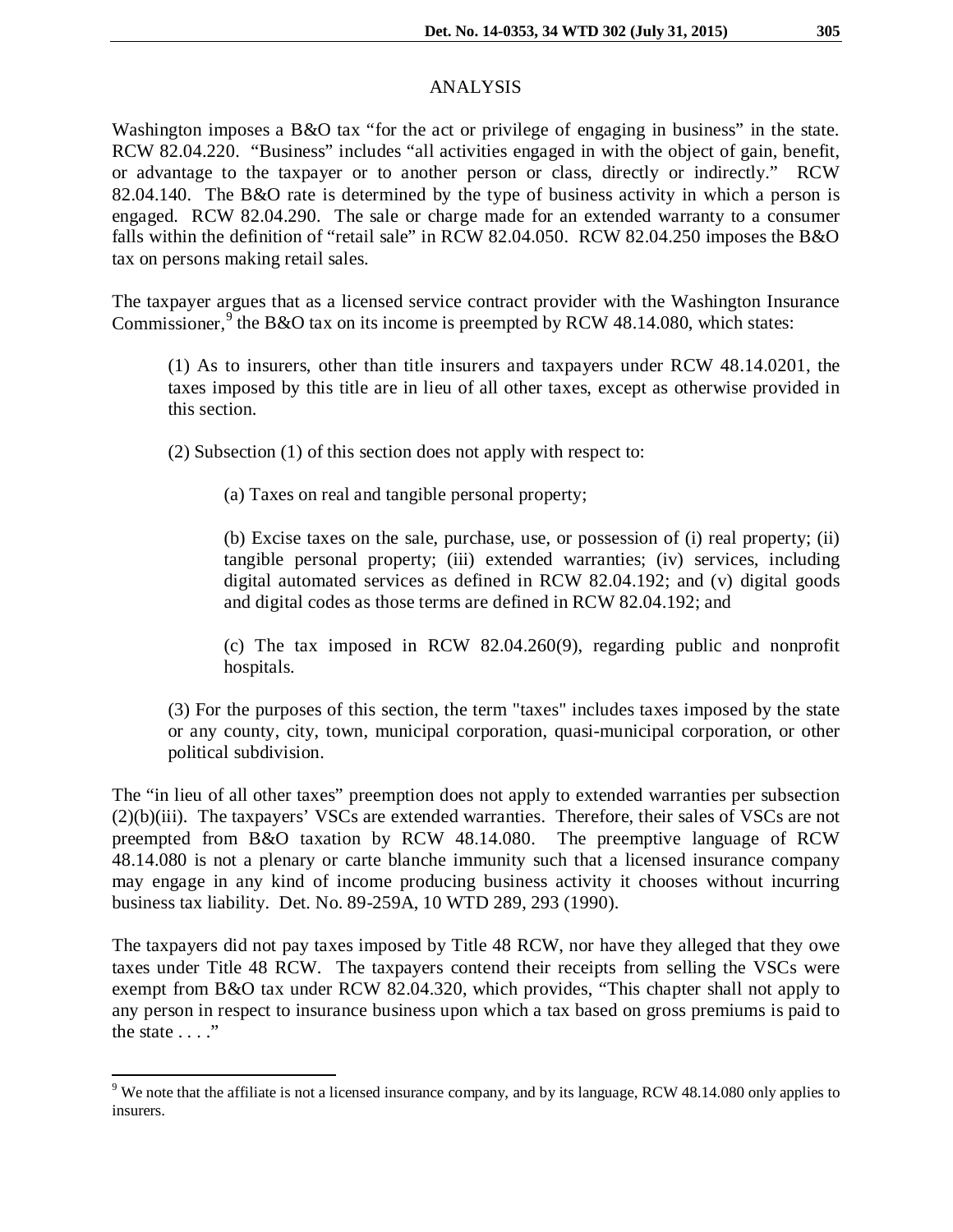The taxpayers' contracts with vehicle owners specifically state that the VSCs are not insurance policies. The customers do not pay the taxpayers' insurance premiums. The premiums are a cost or expense that the taxpayers incur when they provide VSCs. The taxpayers do not receive insurance premiums from the customers, dealers, or the insurer. The taxpayers' receipts are derived from selling VSCs, not insurance policies. Since the taxpayers have not paid the gross premiums tax on their VSC sales, they are not eligible for the RCW 82.04.320 exemption.

With the possible exception of affiliation,<sup>[10](#page-4-0)</sup> our taxpayers' situation is similar to those of the taxpayer addressed in Det. No. 01-089E, 21 WTD 219 (2002) in which a company selling VSCs through used car dealers sought to exclude the amounts it collected from customers that were used to pay its insurance company. In that case, the company was obligated to reimburse customers for mechanical breakdown repairs. As in our case, the insurer guaranteed the VSCs as required by RCW 48.96.010(4), and that company sought to exclude, or deduct, the amount it paid to the insurer for the reimbursement insurance policies on the VSCs from the company's VSC receipts.

As in our case, the company was not an agent of the insurance company because it was legally obligated to pay the claims. 21 WTD 219 at 226-7. Like our taxpayers, the company did not represent itself as an agent to the customers. 21 WTD 219 at 227. As with our taxpayers, the company was liable for the premiums, not the customers. *Id.* We held that because the company was personally liable to the customers, it could not exclude or deduct from the payments it received from its VSC customers, the amounts that it paid to the insurer. *Id.* at 230. We consider that determination controlling precedent under RCW 82.32.410. The taxpayers may not deduct or exclude the amounts they paid to the insurer, from amounts paid by their VSC customers.

The taxpayers contend that we should distinguish 21 WTD 219, arguing that their activities are functionally related to its insurer's business. The taxpayers cite Det. No. 88-311A, 9 WTD 293 (1990) as precedent.<sup>[11](#page-4-1)</sup> That determination involved an audit assessment imposed on a large insurance company and the intercompany transactions that occurred between the principal insurance company and its affiliated corporations. Our issue does not involve the assessment of intercompany transactions. Rather, the dealers paid the taxpayers amounts received from customers who purchased the VSCs. Unlike 9 WTD 293, the taxpayers' receipts were not from the insurance company for services functionally related to the insurer's business. The taxpayers' receipts were from the sales of  $VSCs$ .<sup>[12](#page-4-2)</sup> The VSCs explicitly stated that they were not insurance policies.

. . .

<span id="page-4-0"></span><sup>&</sup>lt;sup>10</sup> The affiliation asserted by the taxpayers is not supported by Washington State Office of the Insurance Commissioner's website:

<span id="page-4-1"></span>http://www.insurance.wa.gov. . .<br><sup>11</sup> The taxpayers also refer to an unpublished determination and an unpublished Court of Appeals decision. The<br>Department will not consider these unpublished decisions. Det. No. 02-0127, 2

<span id="page-4-2"></span> $12$  In 9 WTD 293, we considered whether general administrative services such as accounting, personnel and data processing are functionally related when performed for an affiliate's insurance business. At issue were payments from the principal insurer. In our situation, the taxpayers were paid for the VSCs by their customers. They were not paid by the insurer to perform administrative services functionally related to the insurer's business. 9 WTD 293 did not address payments from the customers, and does not control our outcome.